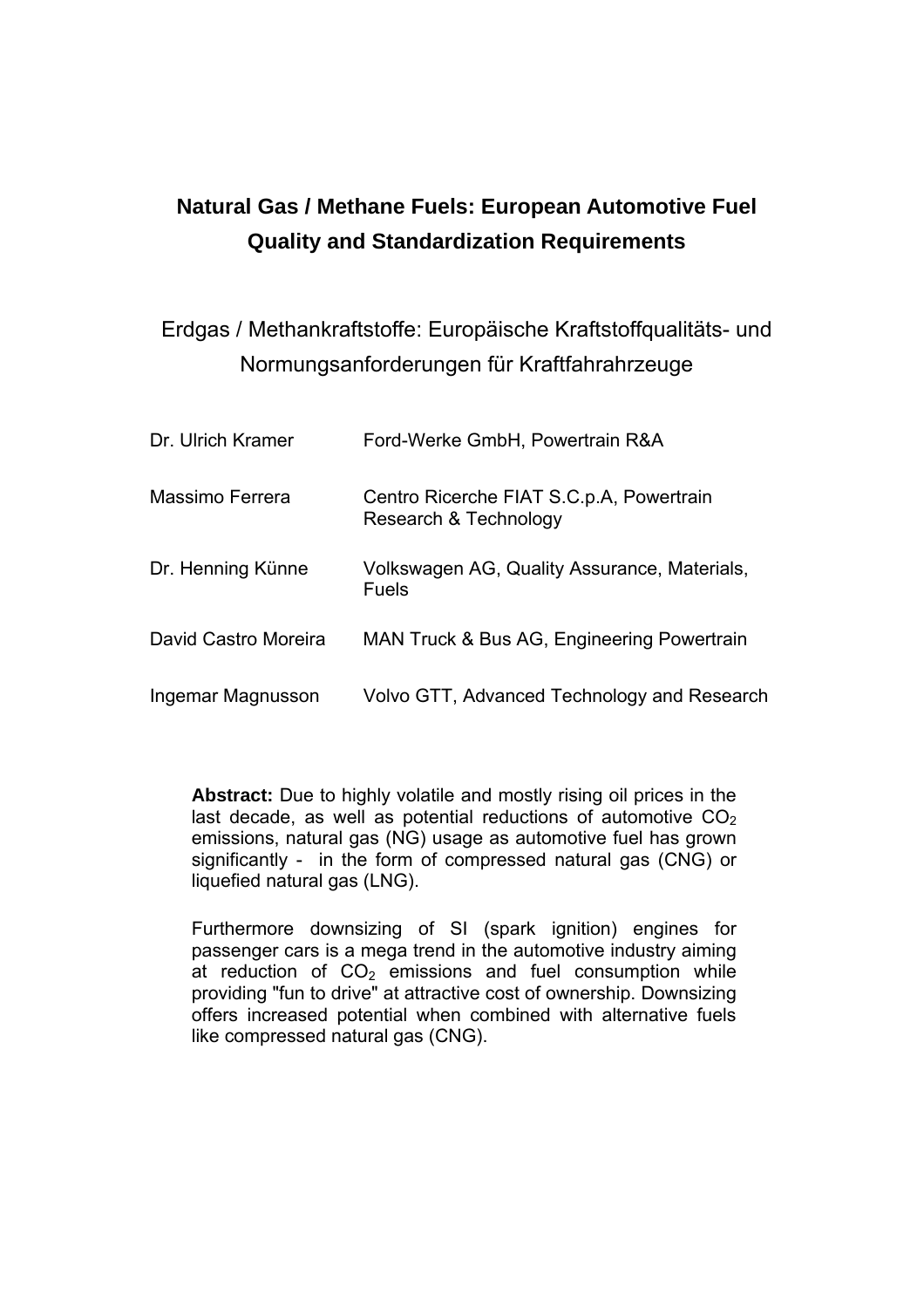A significant shift from oil based fuels to NG/methane as automotive fuel would increase NG demand considerably. If only half of European diesel/gasoline was replaced by NG, the NG market would increase by 35%. Full replacement would mean 70% increase. Thus automotive transportation has the potential to become the main customer for NG. Therefore NG standards need to be aligned with automotive requirements in order to ensure sufficient fuel quality at the retail stations. Otherwise the  $CO<sub>2</sub>$ reduction potential can be considerably limited by fuel quality issues.

Unfortunately the European standardization for NG as automotive fuel is not as advanced as the standardization for gasoline and diesel fuels.

For NG no final European standard has been issued so far. The NG fuel quality standardization is fragmented and carried out by the EU member states individually. European draft standards are under discussion and draft proposals have been issued recently. The responsibility for NG standardization is also very fragmented and handled by different standardization groups (CEN TC 234 and CEN TC 408). Currently three different standards are proposed. One standard is for gas grid quality (FprEN 16726:2015), another for bio-methane quality injected into the gas grid (prEN 16723-1:2014 E) and a third describes the automotive fuel quality at retail gas stations (prEN 16723-2:2014 E). Unfortunately all proposals contain different limits for critical components. This is very challenging, since automotive CNG is usually supplied by the gas grid. Critical deviations in the standards exist with regard to the sulfur content, the hydrogen content, the Lower Heating Value (LHV), the Wobbe Index (WI) and the Methane Number (describing the knock resistance of the fuel).

Furthermore some fundamental, required laboratory methods are not available yet, like methods for compressor oil and silicon determination.

A European automotive NG standard, well aligned with an appropriate future NG grid standard and an injection standard, is urgently required. Ideally identical parameters and limits as posted in this paper would be applied to all 3 of those standards.

.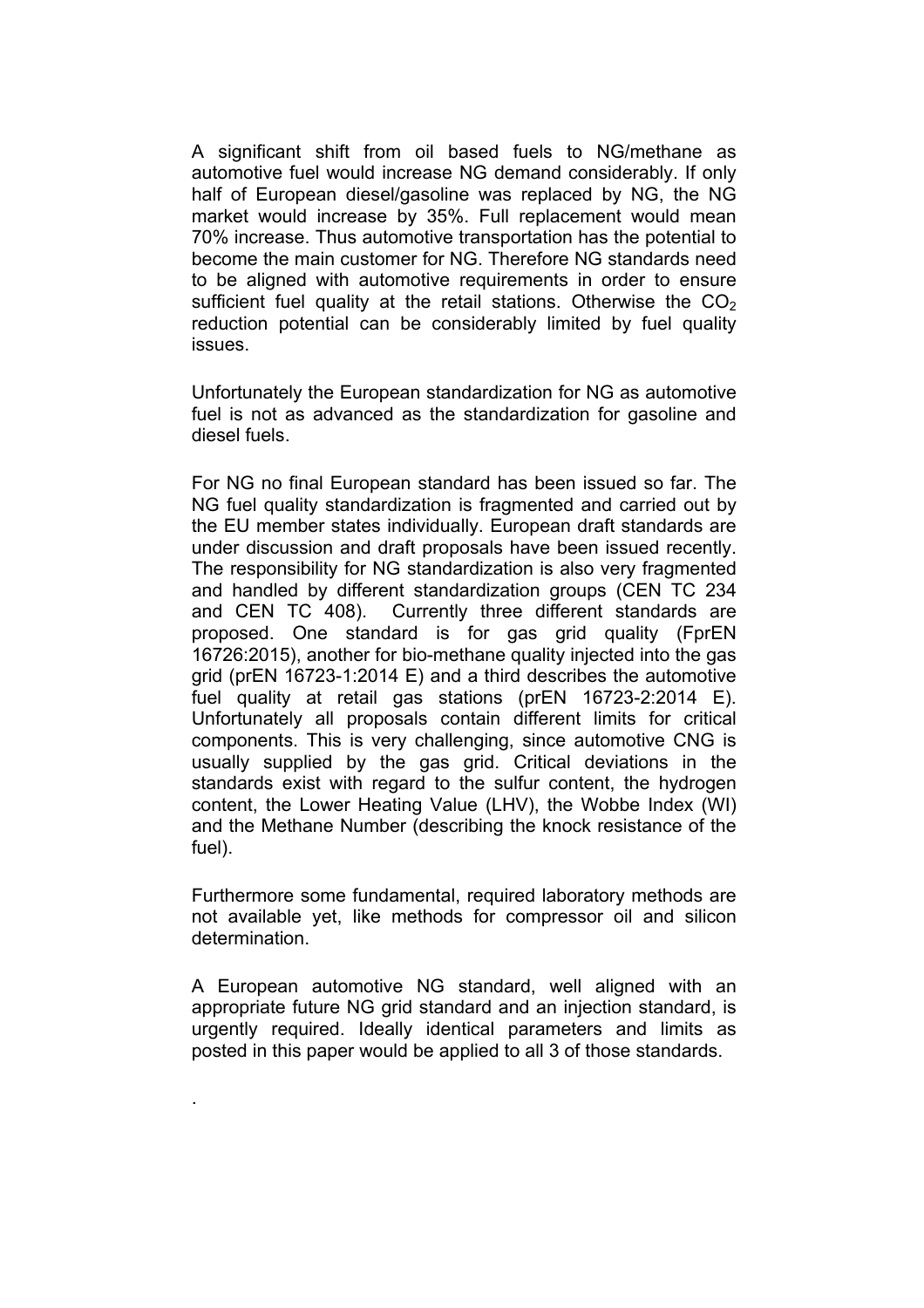#### **1 Prospects of NG as Automotive Fuel**

Since Natural Gas (NG) reserves are estimated to be considerably longer lasting than oil reserves (200+ years vs. 70 years) [1], it is very likely that NG will be available for significantly lower cost than oil in the long term. Worldwide the NG price is already noticeably lower than the gasoline price (the average CNG automotive fuel retail price is 48% of the average gasoline pr ice). [2]

The favourable fuel price conditions have already led to a worldwide vehicle population of 17.7 million Natural Gas Vehicles (NGVs). The annual growth rate between 2000 and 2012 was approximately 25 %. [2]

NG, which predominately consists of methane, has many combustion advantages vs. gasoline. Due to a more favourable C/H ratio than gasoline, NG combustion emits  $\sim$ 25% less CO<sub>2</sub> on a tank to wheel basis. Also feedgas emissions – in particular particle emissions – are significantly lower. Furthermore NG is very knock resistant and thus an ideal fuel for boosting and downsizing, which is not exploited by current NGVs on the European market. [3]



Fig 1: 2014 CNG vehicle market: CNG port fuel injection (CNG PFI) only [3]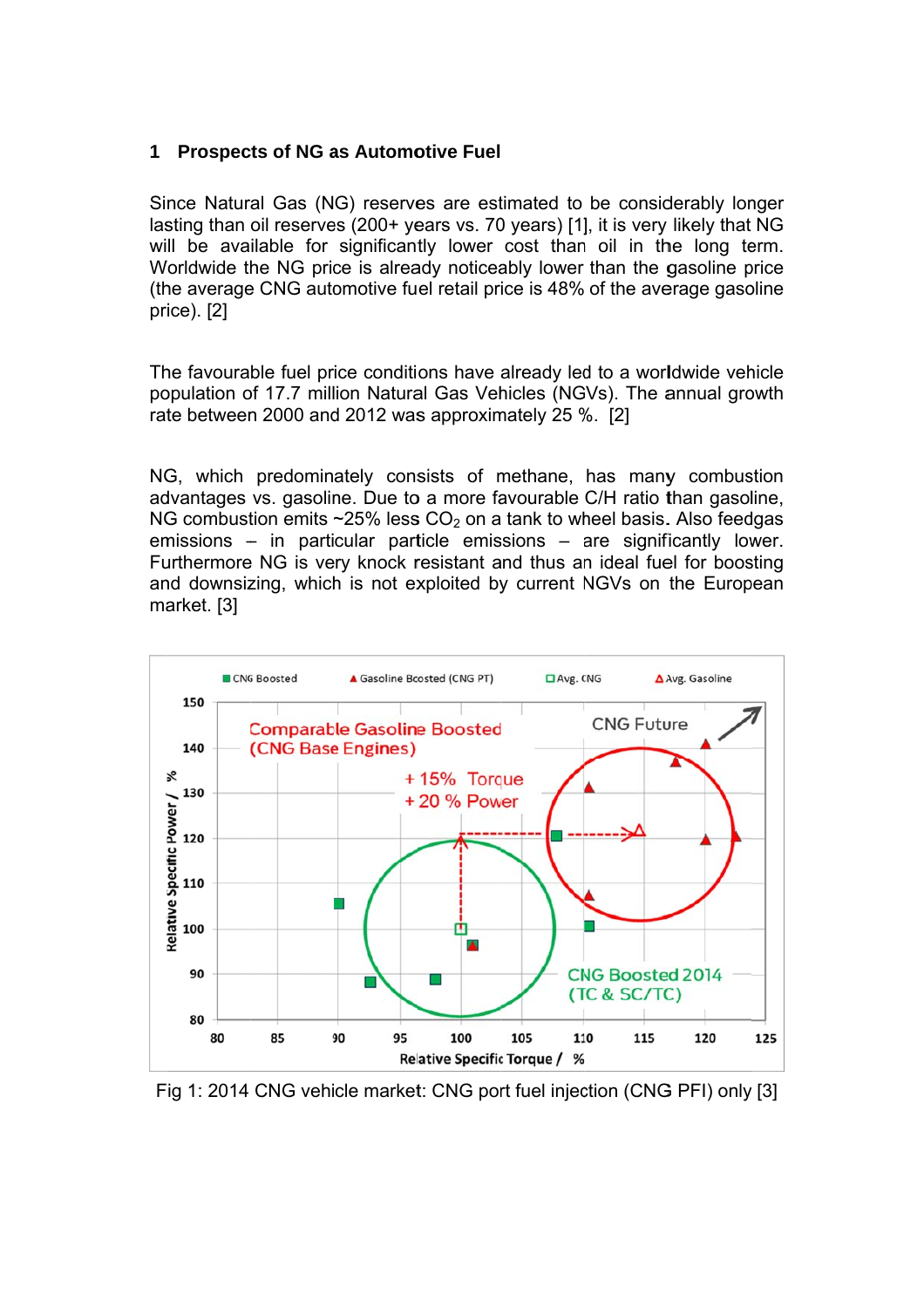As shown in Fig. 1 model year 2014 CNG passenger cars develop ~15% less specific torque and ~20% less specific power than the comparable gasoline engines in the same vehicles. The torque and power penalty is mainly caused by the reduced volumetric efficiency of CNG engines, which currently operate with port fuel injection systems (CNG displaces air).

With dedicated direct injection NG engines, designed for exploiting the high knock resistance of NG, an increased downsizing factor - even higher than on gasoline engines – can be achieved [3] [4]. The potential of dedicated, downsized CNG engines is currently thoroughly under investigation in the EU Horizon 2020 Project "GasOn", where 4 automobile producers and more than 20 suppliers and research partners are going to demonstrate the efficiency potential of CNG as fuel until 2018.

NG is revealing further future sustainability potential as fuel as it can be blended with all types of renewable methane up to 100% blend rate (unlike ethanol/gasoline or bio-diesel/diesel). Renewable methane can be biomethane or so called "power-to-gas methane" (PtG methane - methane produced out of renewable hydrogen). Bio-methane is one of the most land use efficient bio fuels with one of the best  $CO<sub>2</sub>$  avoidance factors. PtG methane is one of the most efficiently producible e-fuels.

All of those factors make methane a very interesting future automotive transportation fuel.

When NG consumption is compared with oil consumption worldwide (2987 Mtoe NG vs. 4130 Mtoe oil in 2012) or Europe wide (400 Mtoe NG vs. 611 Mtoe oil) [5] [6] – as shown in Fig. 2 - it becomes obvious that European oil consumption is approximately 1.5 times European NG consumption. That means a transition from oil based automotive fuels to NG/methane based automotive fuels would increase NG demand dramatically.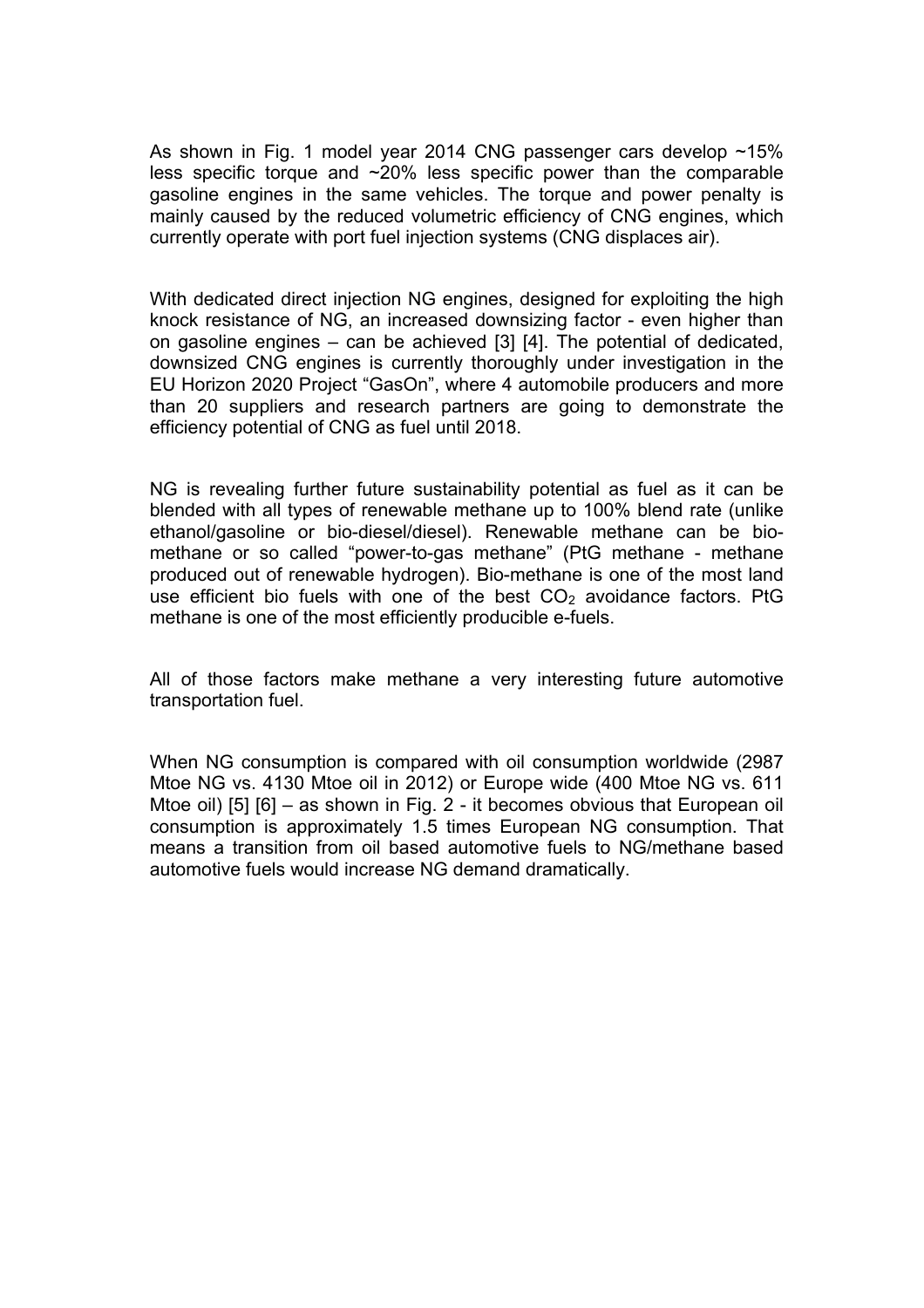

Fig 2: Worldwide Energy Consumption by Fuel Type in 2012 [5] [6]



Fig 3: Road Fuel Demand in the EU [5] [7]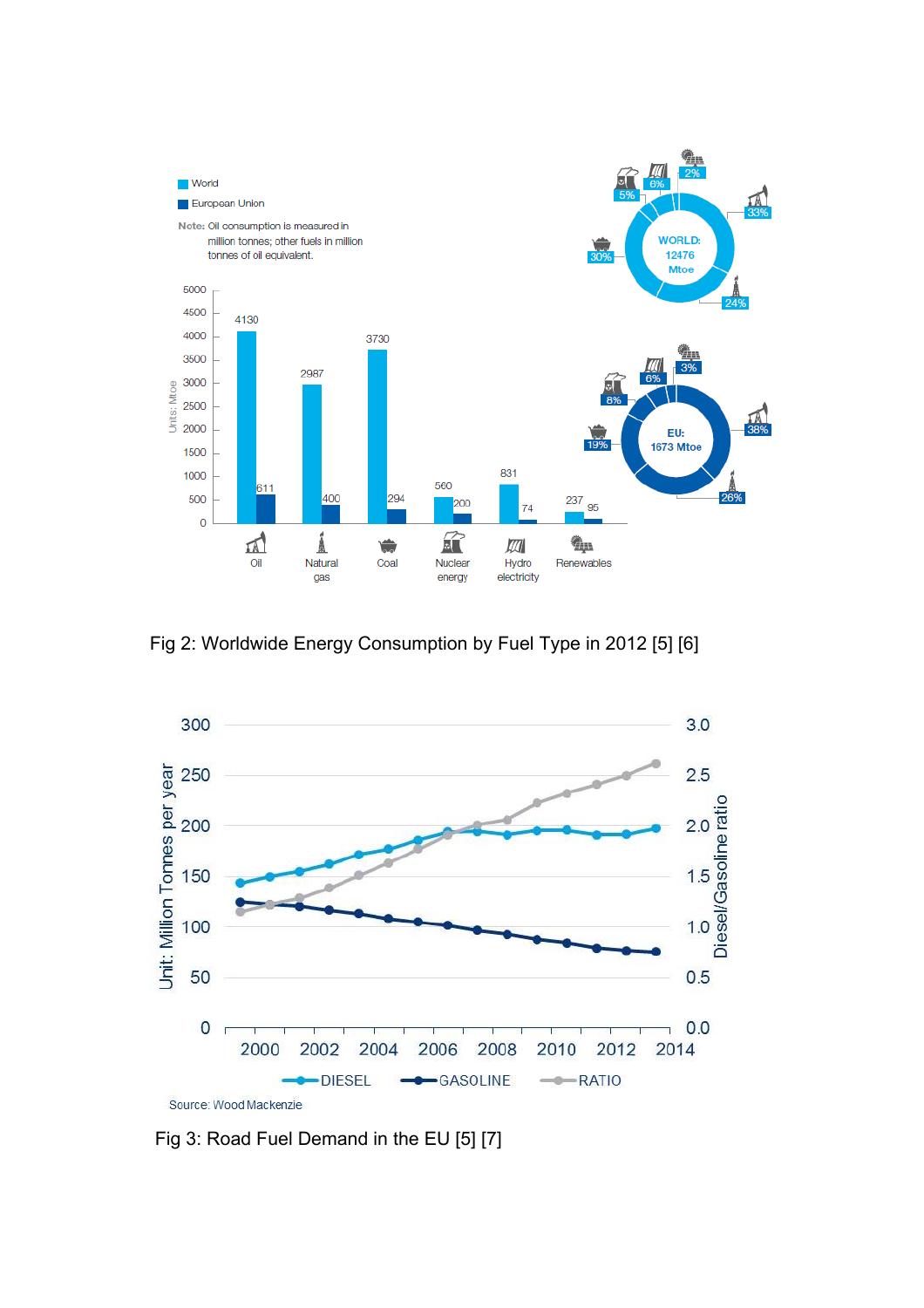As can be seen in Fig. 3 [5] [7] the European gasoline demand in 2012 was approximately 80 Mt/y, while the diesel demand was about 200 Mt/y, which makes a total fuel demand of 280 Mt/y. If it is approximated that 280 Mt/y diesel and gasoline are equivalent to 280 Mtoe/y and half of the EU diesel/gasoline is replaced by NG approx. 140 Mtoe/y additional NG demand is generated, which is 35% of the actual NG consumption. Full replacement would lead to 280 Mtoe/y NG demand as automotive fuel which is 70% of the actual NG consumption

Therefore automotive transportation has the potential to become the main NG customer medium term, which implies that NG standards must be aligned with automotive requirements soon.

#### **2 NG Quality Requirements**

#### **2.1 Catalyst Durability - Sulfur**

In accordance with the European gasoline quality standard EN 228 [10] the automotive industry requires a maximum sulfur limit of 10 mg S per kg fuel. This limit is required in order to protect exhaust gas aftertreatment systems from sulfur poisoning. Higher sulfur concentrations in the fuel lead to increased sulfur loading in the exhaust gas and are hazardous for the aftertreatment durability.

In Fig. 4 the effect of sulfur poisoning on a catalyst is shown. The presence of 4 ppm  $SO<sub>2</sub>$  in the exhaust gas (which is equivalent to approximately 30 ppm sulphur in the fuel) leads to a 91% reduction in  $CH<sub>4</sub>$  conversion rate after 100 hrs aging under severe laboratory conditions. [8] This is a considerable loss in methane conversion efficiency.

As shown in Fig. 5 the regeneration of the aged catalysts by reduction with  $H<sub>2</sub>$  at 400°C for 1 h, has not been successful, while it was successful without the presence of  $SO_2$ . Therefore no regeneration of the  $SO_2$  poisoned catalyst could be achieved. [8]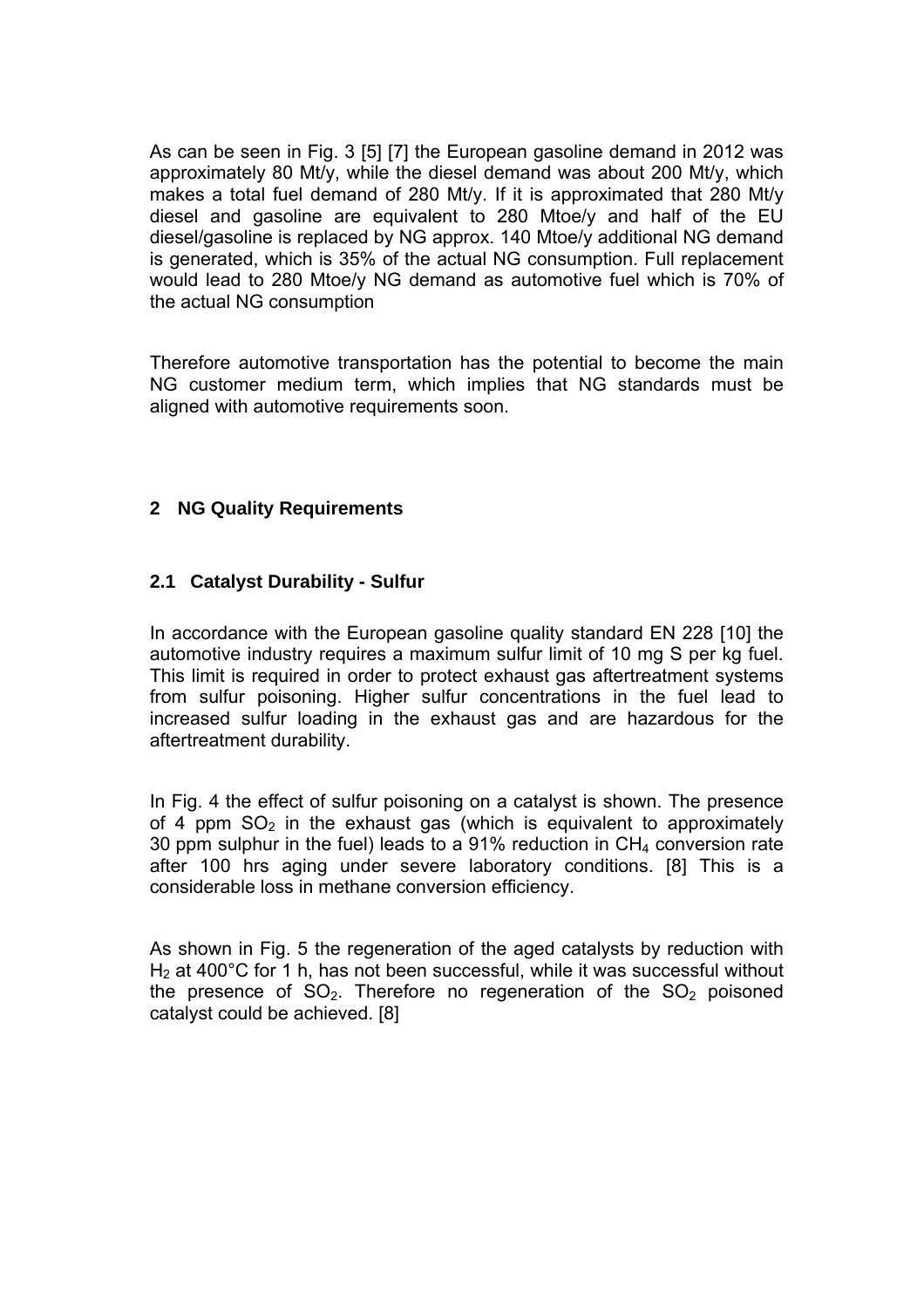

- Strong deactivation of catalyst within 10 h in the presence of  $SO_2$
- Only 9 % of methane converted after 100 h of operation at 450°C
- CO completely oxidized in all cases  $\blacksquare$





Regeneration achieved if  $SO<sub>2</sub>$  was not present in operation

Fig. 5: Regeneration of aged catalysts by  $H_2$  reduction at 400°C for 1h [8]

In vehicle tests with De-NOx catalysts it has been demonstrated that 30 ppm of sulfur can lead to significant conversion efficiency reduction even after short distances. [9]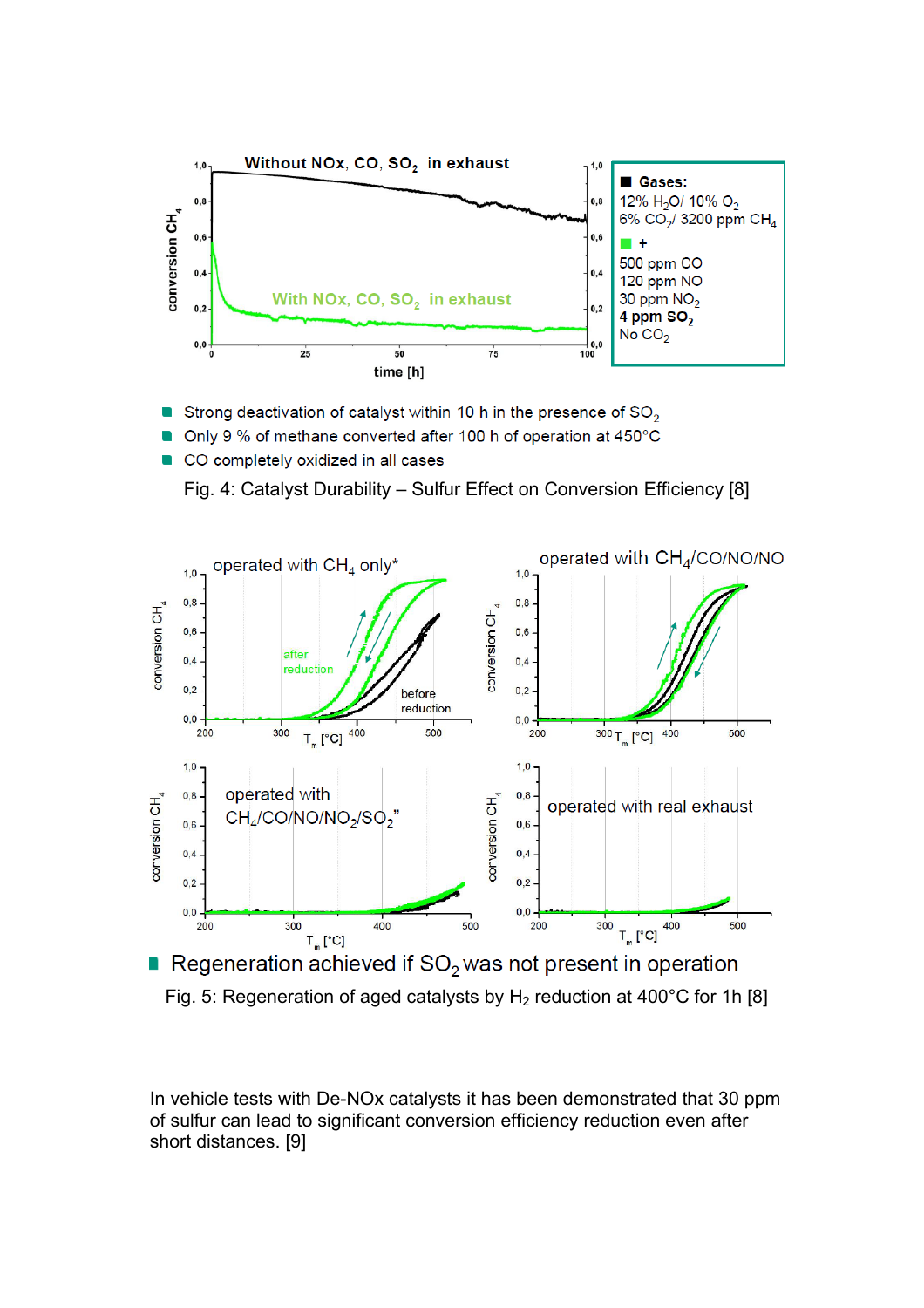Therefore well established automotive fuel quality standards already contain sensible sulfur limits:

| • 10 mg/kg in European gasoline standard | EN 228 [10] |
|------------------------------------------|-------------|
| • 10 mg/kg in European diesel standard   | EN 590 [11] |

• 10 mg/kg in German automotive NG standard DIN 51624 [14]

Thus NG as automotive fuel ideally must not contain more sulfur than 10 mg/kg or at least 10 mg/m<sup>3</sup>.

The species of sulfur found in NG are usually: hydrogen sulfide, carbonyl sulfide, mercaptans, tetrahydrothiophene, carbon disulfide. There are mainly 2 origins of those sulfur species [9]:

- Natural sulfur: due to organic decomposition process  $\rightarrow$  traces of sulfur  $\rightarrow$  typically cleaned or processed close to the extraction points.
- Sulfur additive for odorization (for safety, since NG is odorless).

For most NG supplied to Europe the amount of natural sulfur is usually below the required limit of 10 mg/m<sup>3</sup>. But NG is odorized for safety reasons. The majority of odorants are based on sulfur organic compounds, although sulfur free odorants are commercially available and are used e.g. in Germany, where 20…25 % of the odorants are already sulfur free [30]. In the draft automotive standard prEN 16723-2:2014 E it is proposed to apply a maximum sulfur limit only for non-odorized gas. For such gas a maximum content of 20 mg/m<sup>3</sup> total sulfur is proposed. The total amount of sulfur in the odorized gas, which usually is significantly higher, is not specified. For the automotive industry the lack of any limit for odorized NG is unacceptable, since most automotive CNG is supplied by the grid and sulfur is hazardous for the durability of exhaust gas aftertreatment components. For the final version of a standard an absolute total sulfur maximum of 10 mg/m<sup>3</sup> for the delivered (odorized) gas is required (in analogy to gasoline and diesel and as already introduced in the German automotive NG standard DIN 51624  $[14]$ ).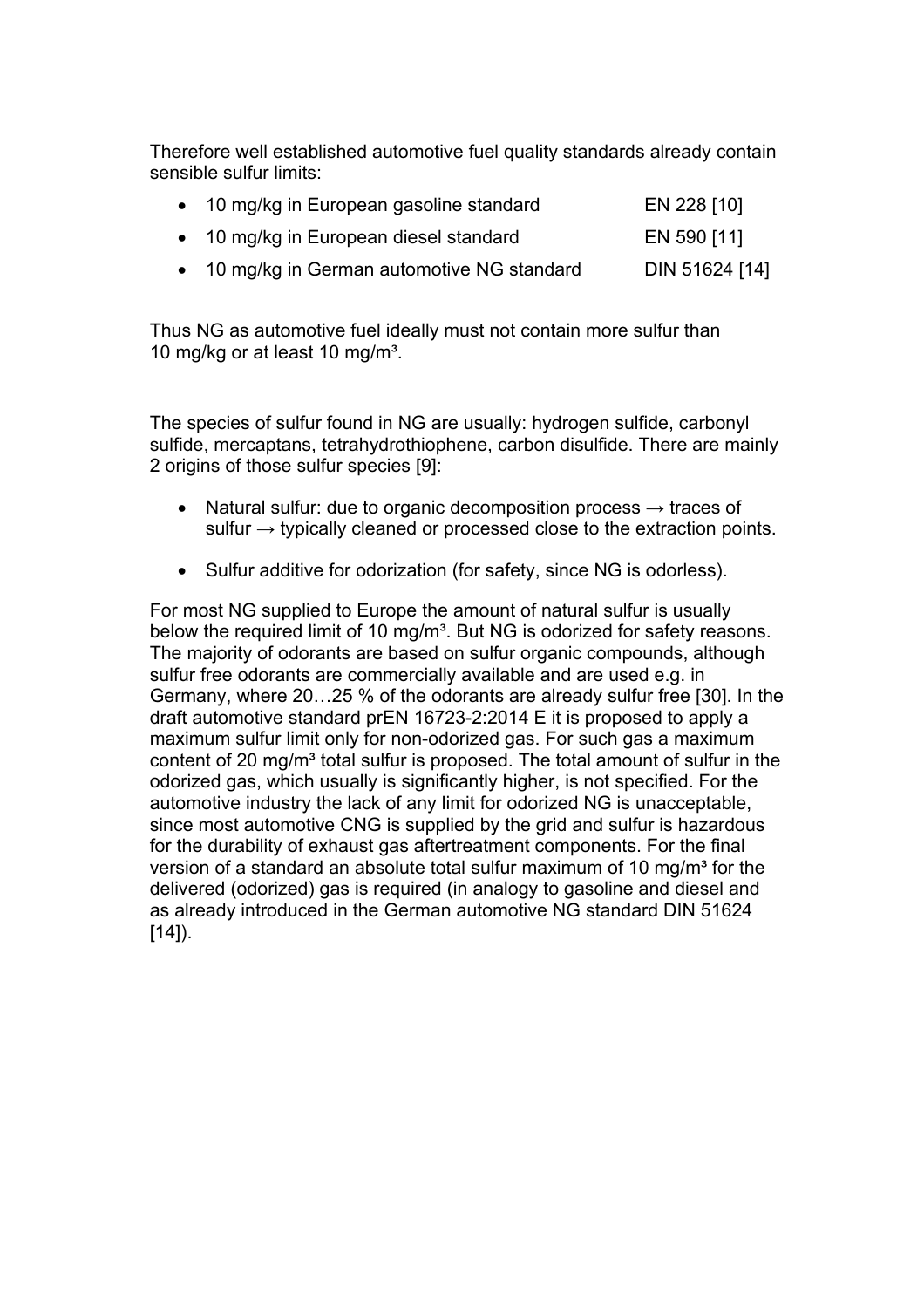| <b>Country</b>    | Sulfur (mean) /   | Sulfur (max.                  | <b>Components</b>   |
|-------------------|-------------------|-------------------------------|---------------------|
|                   | mg/m <sup>3</sup> | observed) / mg/m <sup>3</sup> |                     |
| <b>Belgium</b>    | 2.7               | 8                             | <b>Total Sulfur</b> |
| Germany           | 1.5               | 5                             | $H2S + COS$         |
| Netherlands       | 1.5               | 6                             | <b>Total Sulfur</b> |
| <b>UK</b>         | 3.3               |                               | <b>Total Sulfur</b> |
| <b>Italy</b>      | 25                | 35                            | <b>Total Sulfur</b> |
| Spain (odorized!) | 11                | 25.7                          | <b>Total Sulfur</b> |
| <b>Denmark</b>    | 2.6               |                               | H <sub>2</sub> S    |
| France            | < 5               | 14                            | H2S                 |

Table 1: Mean and maximum total Sulfur levels observed in different EU member states [9]

As shown in Table 1, non-odorized mean sulfur levels are usually below 10 mg/m<sup>3</sup> in most EU member states. 10 mg/m<sup>3</sup> are exceeded significantly mainly by sulfur entry via conventional odorization, which can be avoided since sulfur free odorants are commercially available. Furthermore sulfur peaks can be cushioned by controlled NG conditioning at NG grid entry points.

Another theoretical option would be to remove sulfur at the NG filling station [9]. But the disadvantage of this method is the complete removal of sulfur including all odorizers. Re-odorization would be required after sufur removal for safety reasons. The whole process would increase the investment costs and maintenance costs of the already expensive NG filling stations considerably and therefore hinder the expansion of NG station infrastructure significantly.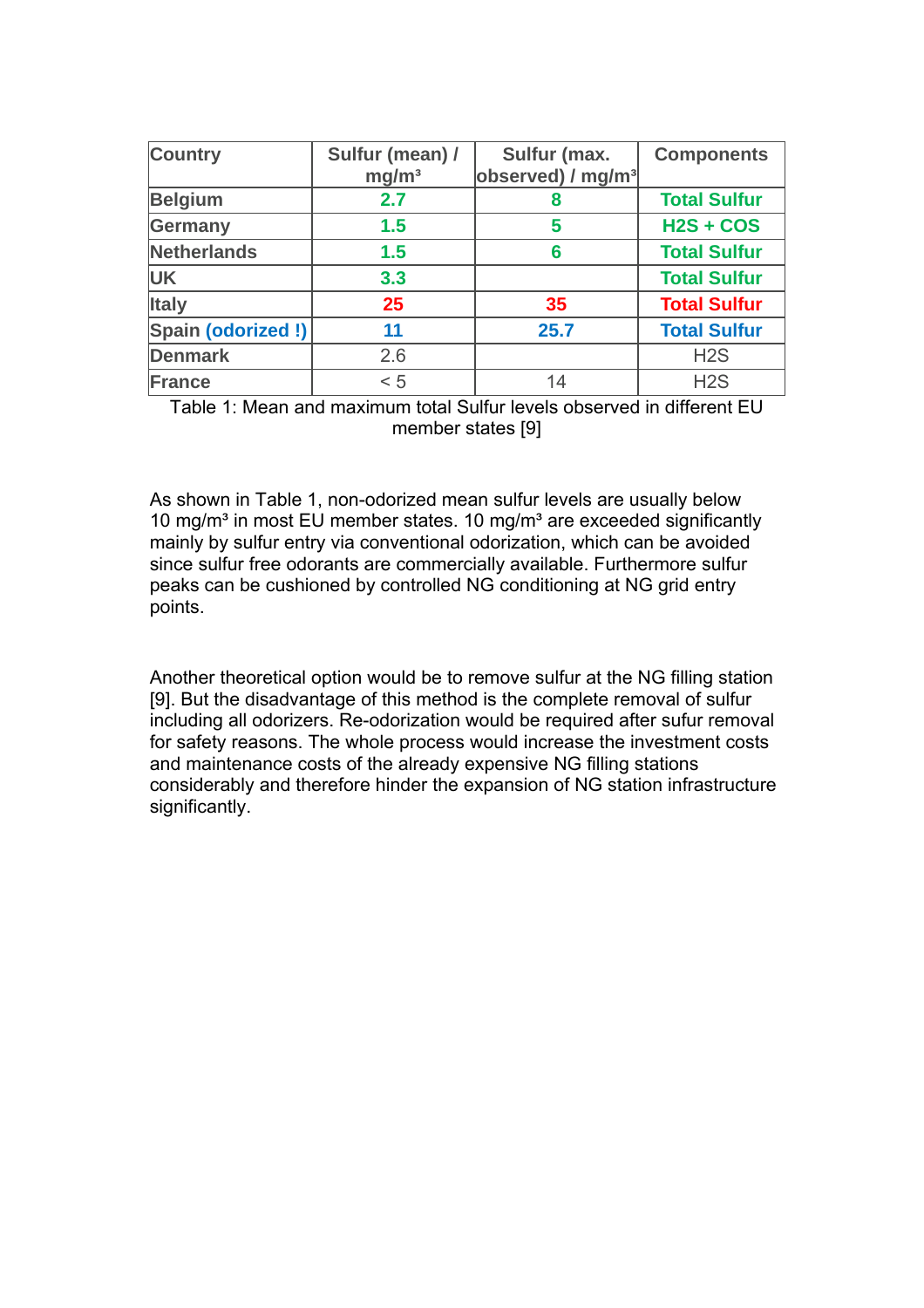#### **2.2 Energy Content – Wobbe Index**

The Inferior Wobbe Index (WI) is specified as the inferior calorific value, on a volumetric basis, at specified reference conditions, divided by the square root of the relative density at the same specified metering reference conditions (dry air density) [12]. The WI is a measure of heat input to gas appliances derived from the orifice flow equation. Heat input for different natural gas compositions is the same if they have the same WI, and operate under the same gas pressure [12]. The WI has a considerable impact on injector flow rate demand [13] and is an important parameter for the dimensioning of NG engine injection systems. The WI is especially important for engines operated with open loop fuel metering control, typically gas engines based on diesel technology, since the WI determines the output power for such engines.

Thus regulation of WI is beneficial for automotive usage, whereby the Inferior Wobbe Index (WI) is better suited for automotive purposes than the Superior Wobbe Index (WS) as usual in the gas industry [13]. For automotive applications it is proposed to limit the Wobbe Index from  $41.9$  to  $49.0$  MJ/m<sup>3</sup> for H-Gas and to set a lower limit of 40.5 MJ/m<sup>3</sup> for L-Gas (calculated based on a LHV of 39 MJ/kg and a gas-density of  $0.83/kg/m<sup>3</sup>$ )

## **2.3 Energy Content – Lower Heating Value (LHV)**

The energy content of NG as automotive fuel is one of the dominant factors determining the mileage range of a NG vehicle. Mileage is in particular important for passenger vehicles because NG needs to be stored as a compressed gas (CNG) and therefore requires considerable more volume on board than competing liquid fuels. In order to enable a sufficient driving range of CNG vehicles, a limitation of the minimum energy content of automotive NG is required. Furthermore in Europe CNG is usually sold in "€ / kg", which also requires a limitation of the energy content related to the fuel mass in order to enable fuel cost transparency.

The usual fuel characteristic number to describe the energy content of a fuel is the Lower Heating Value (aka Lower Calorific Value) which should also be used to describe the energy content of NG. For high caloric H-Gas a Minimum Net Calorific Value of 44 MJ/kg is sufficient. For the low caloric L-Gas – available in some niche markets - a Minimum Net Calorific Value of 39 MJ/kg is required. Similar limits are already standardized in Germany for automotive NG (DIN 51624) [14].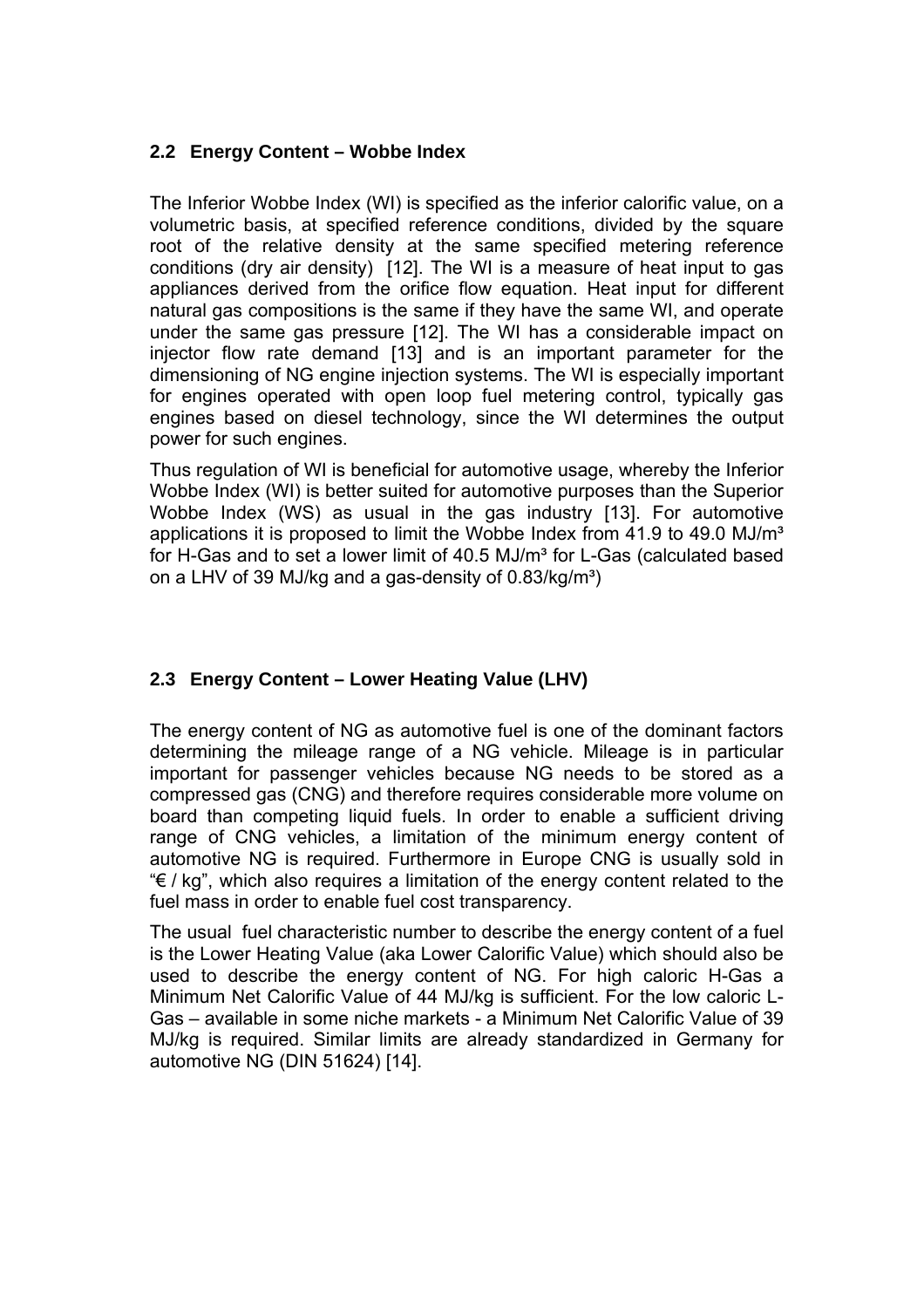#### **2.4 Knock Resistance - Methane Number**

The Research Octane Number (RON) [15] and Motor Octane Number (MON) [16] as used for gasoline fuel are insufficient to describe the knock behavior of NG, since the RON and MON scale ends at approximately 120 before typical NG starts to knock in a standard CFR engine [14], [17], [18], [19], [20]. For RON and MON higher than 120, no primary reference fuels (PRF) are available.

This was recognized in the 1960s when the Methane Number (MN) was developed to describe the knock resistance of NG. Instead of iso-octane / nheptane mixtures,  $H_2$ /CH<sub>4</sub> mixtures are used as PRF. Basically two different methods have been in common use so far which lead to different results, the so called "AVL method" [14] [17] [18] [19] [20] and the so called "GRI method" [12] [21] [22].

Recently it has been agreed in Europe to apply the so called "MWM method", a further development of the "AVL method", which is thoroughly described in the appendix of the European proposed standard "Gas infrastructure — Quality of gas - Group H", "FprEN 16726:2015" [23]. The introduction of the "MWM method" is also under consideration for other parts of the world.

Natural gas and bio-methane typically are considerably more knock resistant than gasoline. Therefore the fuel efficiency of dedicated spark ignited (SI) NG engines can be improved beyond what is possible for gasoline engines. Dedicated NG spark ignited engines are typically optimized for a methane number of 70 and can reach 40% efficiency with stoichiometric combustion systems. With lean combustion systems even higher efficiency can be achieved. As shown in Fig. 6, knock restricts optimum engine operation and causes efficiency degradation below MN 70 with a Compression Ratio (CR) of 12.5 on a boosted CNG SI engine. MN 65 instead of MN 70 causes a performance degradation of appox.10 %.

For EU V dual fuel engines (NG port fuel injection and diesel, diesel substitution with NG) the effect is even bigger. As displayed in Fig. 7 the amount of diesel which can be substituted by NG (Diesel Substitution Factor) is strongly dependant on the Methane Number.

Engines using the dual fuel technique can reach higher efficiencies than SI engines, close to the efficiency of the best diesel engines when the Methane Number is at least ~80. In the example in Fig. 7 a Diesel Substitution Factor above 75% and nearly diesel like efficiency is achieved for MN >83 while dual fuel operation below MN 78 is not possible.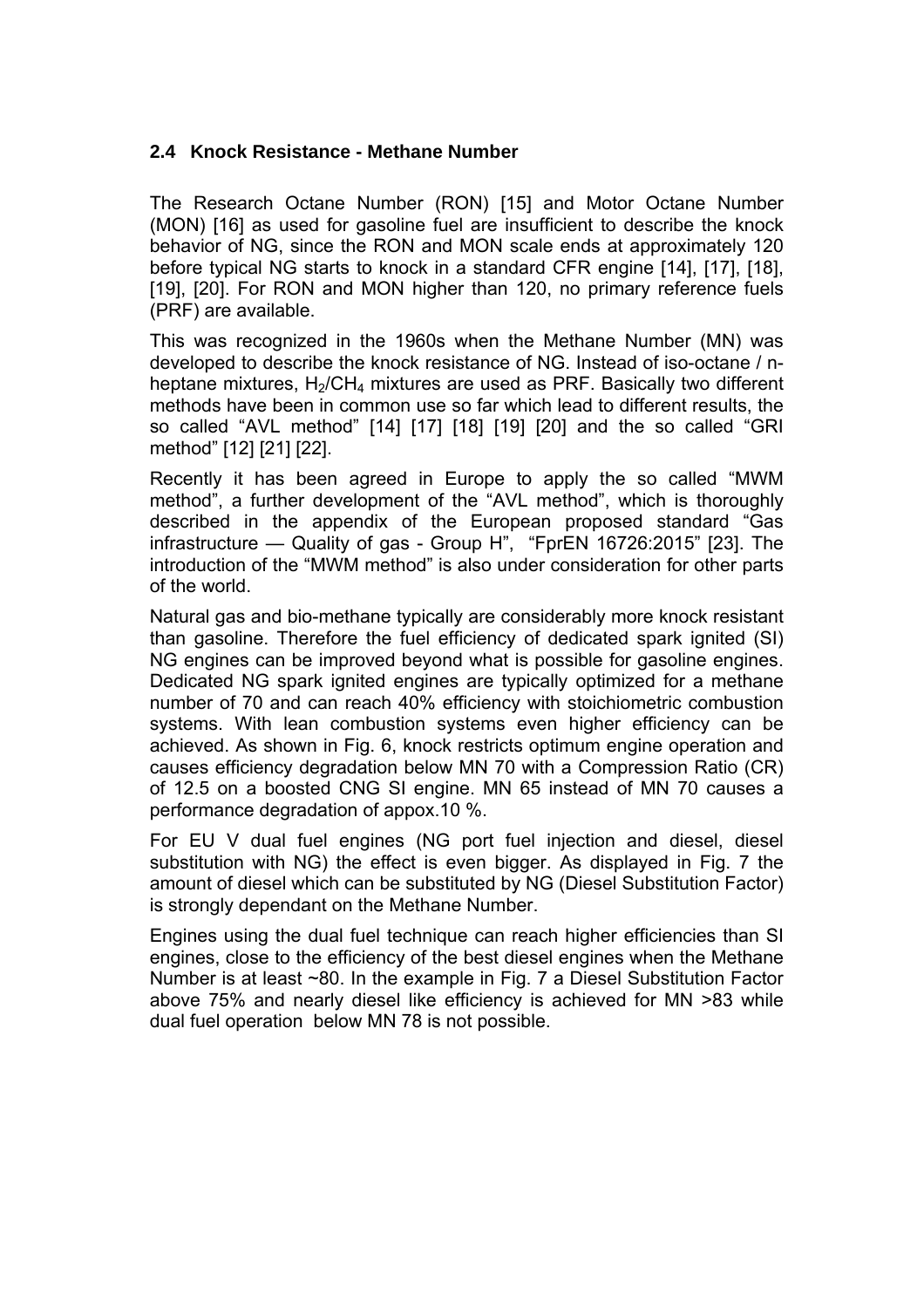

Fig. 6: Knock restriction and thus efficiency degradation below MN 70 with moderate CR 12.5 for a boosted CNG SI engine (Source: CRF)



Fig. 7: Influence on Methane Number on Dual Fuel engine performance (S Source: Vo lvo)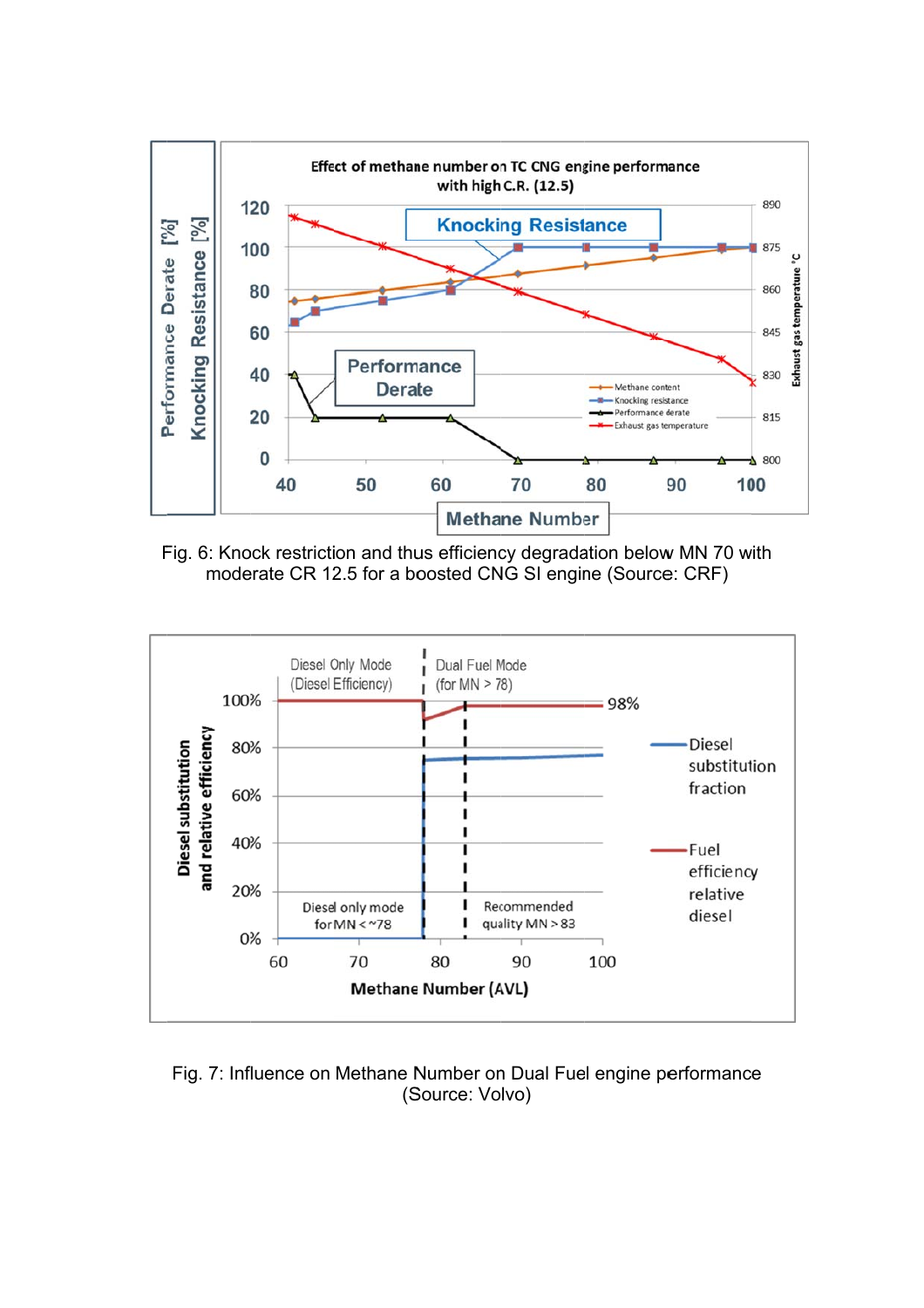The lowest Methane Numbers generally occur in LNG (which can be directly used as LNG or re-evaporated to CNG). The worldwide LNG trading volume is approximately 7% of the worldwide NG market. [24]

As displayed in Fig. 8, only 3% of the worldwide LNG has a quality below MN N 70 [24].

Therefore most NG  $(\sim 99.8\%)$  is delivered with MN above 70 [24]. Furthermore bio-methane and power-to-gas-methane are usually produced with a MN above 80. Thus automotive methane fuel – NG, bio-methane and any other methane - should at least provide a Minimum Methane Number of 70 (regular grade) at any point of sale. Underperforming NG can be conditioned before entering the grid. For dedicated applications (e.g. dual fuel engines or high compression ratio boosted spark ignition engines) an additional highly knock resistant grade with a Minimum Methane Number of 80 (premium grade) would be very beneficial to make further  $CO<sub>2</sub>$  reduction accessible for automotive applications. Those high MN grades can be distributed separately from the NG grid.



Fig. 8: Methane Number vs. Wobbe Index for LNG Qualities (LNG from Fig. 8: Methane Number vs. Wobbe Index for LNG Qualities (LNG from different countries and amounts exported worldwide - based on average composition for 2013 and MWM calculation method for MN) [24]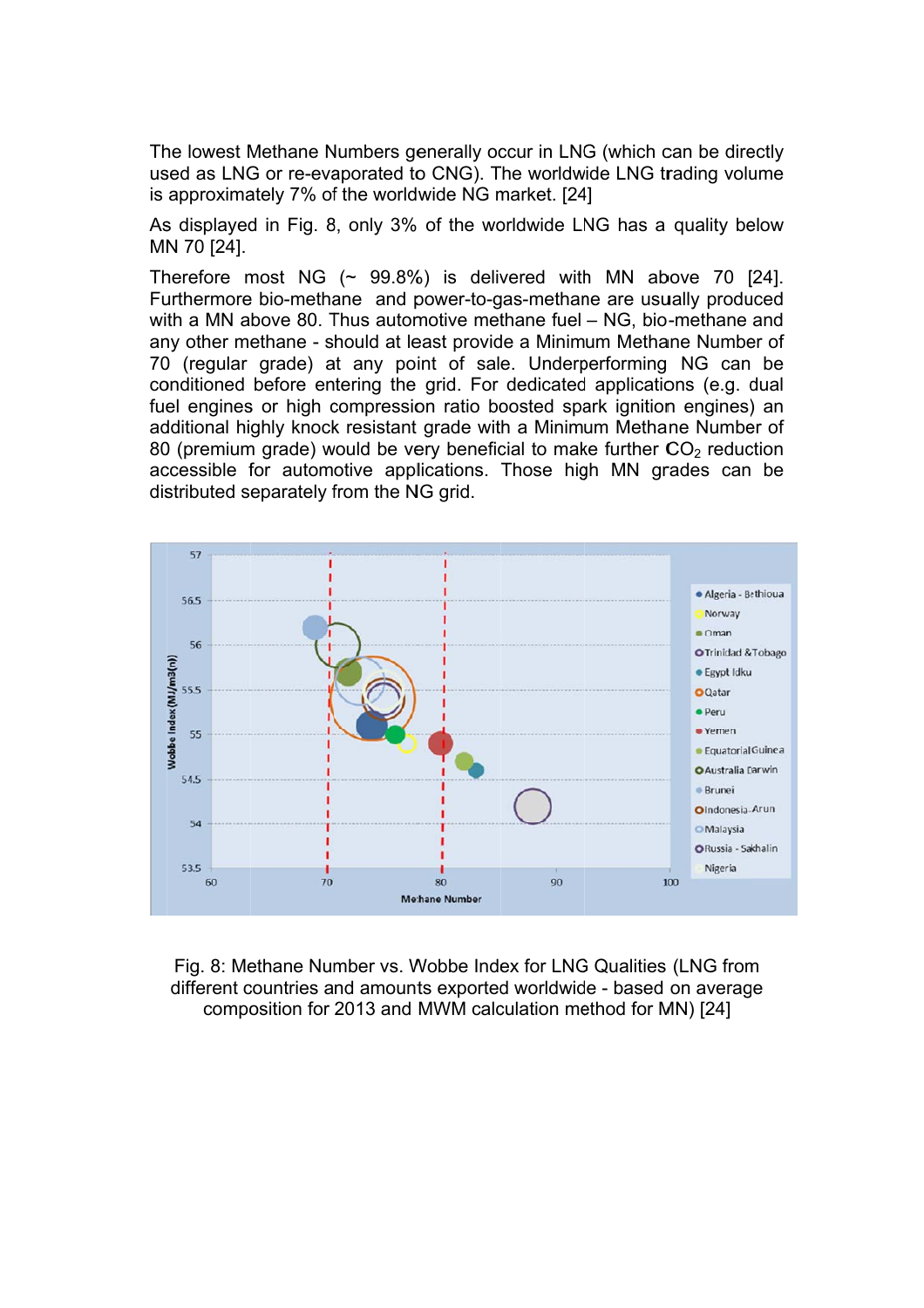## **2.5 Steel Tank Safety – Hydrogen**

Hydrogen is another critical component in NG. It reduces the Methane Number; but more importantly it degrades high-strength steel CNG tanks (due to  $H_2$  embrittlement). In accordance to ECE 110 [25] hydrogen shall be limited to 2% by volume when CNG tank cylinders are manufactured from steel with an ultimate tensile strength exceeding 950 MPa and for dry gas (water limited to less than 32 mg/m<sup>3</sup>; pressure dew point of  $-9^{\circ}$ C at 20 MPa), which is the usual gas quality of automotive NG. For wet NG (water content  $>$  32 mg/m<sup>3</sup>), the hydrogen limit would be 0.1% by volume.

#### **2.6 Cleanliness – Compressor Oil**

In order to avoid issues such as injector closing delay [27], pre-ignition etc., a limitation on compressor oil content is required. Unfortunately there is currently no standardized compressor oil concentration test method agreed. Reasonable and applicable test methods as well as agreed limits for compressor oil are urgently required.

Since the risk of oil contamination occurs at high pressures only (>100 bar) a compressor oil limit is only sensibly applicable to the automotive standard (no issue in the NG grid but during NG compression to vehicle tank pressure 200 bar). [26]

## **2.7 Cleanliness –Siloxane (Silicon Content)**

Today CNG is blended with biogas, and the amount of biogas injected into the existing natural gas grids is growing; the fraction of biogas in automotive CNG fuel can be high (up to 100%). Those biogases can contain compounds which are not present in fossil-sourced NG. One species of those critical components are siloxanes. Siloxanes are widely used in numerous chemical products and end up in landfills and in the sludge of waste water treatment plants. As a result siloxanes can be found in bio-gases produced from landfill and wastewater sludge. Siloxanes can also be present in biogases from other sources when for example silicone based anti-foaming agents are used during biogas production. Siloxane can severely harm the lambda sensors of vehicles. Therefore the automotive industry requires a maximum limit of  $0.1 \text{ mg/m}^3$ .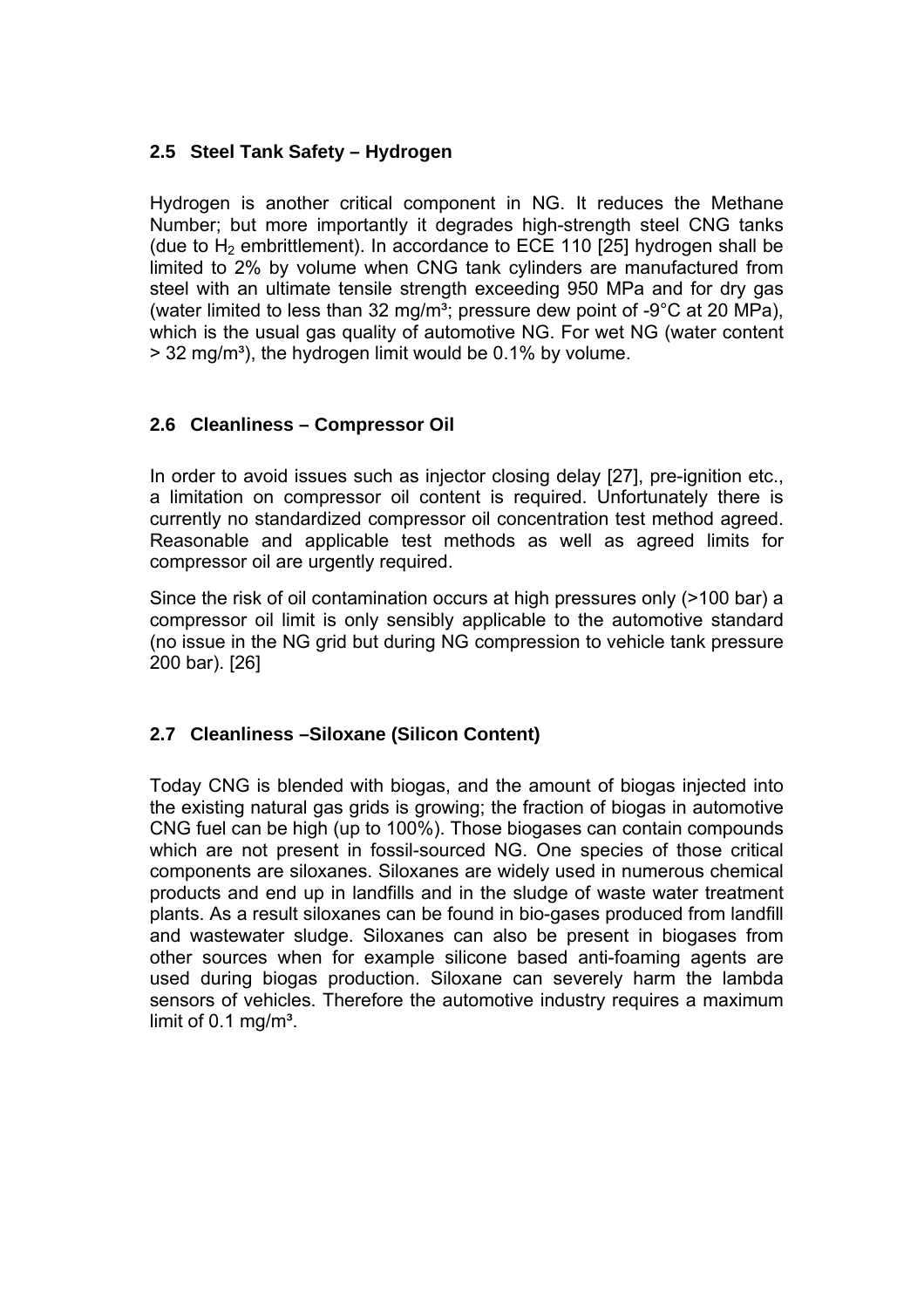Since there currently is no standardized test method available for measuring silicon at that low level and current bio-methane production processes cannot guarantee less than  $0.5 \, \text{mg/m}^3$ , the draft European automotive standard prEN 16723-2 (E) proposes a limit of up to  $0.5$  mg/m<sup>3</sup>, and the injection standard prEN 16723-1 (E) proposes up to 1 mg/m<sup>3</sup>.

As discussed for hydrogen, as well as for sulfur and silicon, the proposed automotive standard "prEN 16723-2:2014 E" and the proposed injection standard "prEN16723-1:2014 E" contain different limits. But according to the EU Directive "2014/94/EC" additional natural gas re-fuelling points are supposed to be put into place and to be supplied from the existing welldeveloped natural gas distribution networks in the EU. Therefore the standard on natural gas and bio-methane injected into the grid "prEN 16723- 1:2014 E", coupled with the standard for the quality of grid gas FprEN 16726:2015, will be the basis for what will be delivered for use in vehicles and is specified in the automotive standard "prEN 16723-2:2014 E". Deviations of the automotive limits to the grid and injection limits may require dedicated treatment facilities at refuelling stations, which is technically not feasible for every parameter of poor quality grid gas. Even if it may be technically feasible, it would definitely lead to considerable costs for refuelling station operators. Since infrastructure costs are already high, any additional financial burden on the infrastructure will be very detrimental to the expansion of the alternative fuelling infrastructure.

In order to implement a sensible silicon limit into all 3 standards, a capable silicon concentration determination method needs to be developed. Therefore data of statistical silicon occurrence in current bio gas production should be gathered. As long as no relaxing data are available a limit of 0.1 mg/m<sup>3</sup> should be introduced to protect lambda sensors.

#### **3 European Standardization Status**

European NG standardization is fragmented and handled by 2 standardization groups:

- CEN TC 234: Grid Standard
- CEN TC 408: (Bio-) Methane Injection Standard and Automotive **Standard**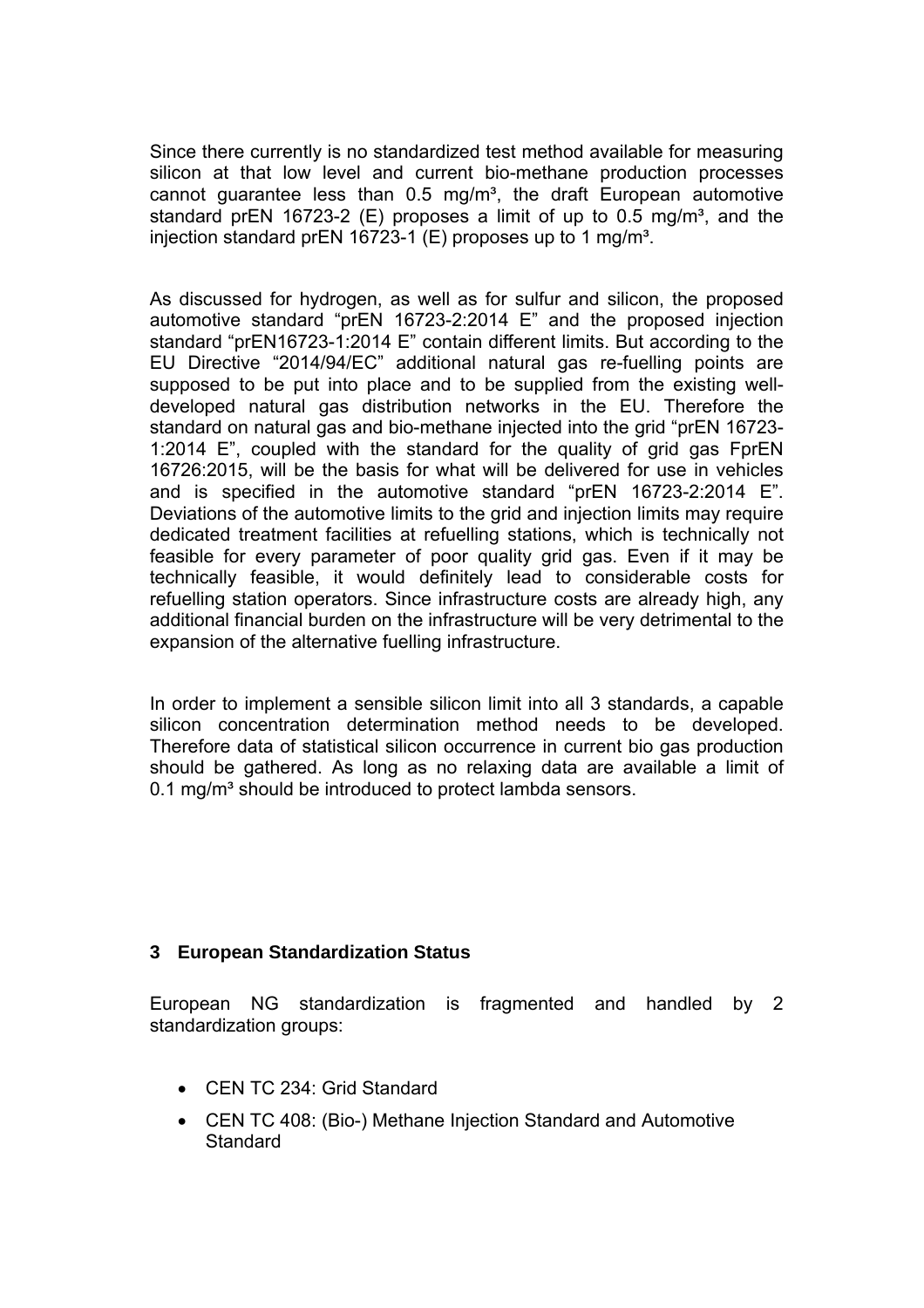Currently 3 different standards are proposed for Europe:

- Quality of CNG in the European grid: FprEN 16726:2015 (E) (TC 234)
- Quality of (bio-) methane injected into the grid: prEN 16723-1:2014 E (TC 408)
- Automotive NG / (bio-) methane fuel retail quality: prEN 16723-2:2014 E (TC 408)

Standardization issues from an automotive point of view are currently as follows:

Automotive NG / methane fuel retail quality: prEN 16723-2:2014 E (TC 408) [28]

- No Wobbe Index limit in requirement table
- No Lower Heating Value in requirement table
- Silicon limit not agreed. Proposed 0.5 mg/m<sup>3</sup> limit is too high. No method agreed.
- $\bullet$  H<sub>2</sub>: max. 2% n/n is reasonable, but it should be specified in "% v/v" as in ECE110
- Sulfur: no limit agreed. Footnote: "difference between the automotive needs (10 mgS/m<sup>3</sup> including odorization) and the values the gas industry may provide  $(30 \text{ mg/m}^3)$  including odorization)"
- Methane Number: 65 is too low. Footnote: "…only a small fraction of the distributed natural gas has a MN below 70 (MWM) "
- Compressor Oil: No limit. No sufficient method.

Quality of bio-methane injected into the grid: prEN 16723-1:2014 E (TC 408) [29]

- No Wobbe Index in requirement table
- No Lower Heating Value in requirement table.
- Silicon limit not agreed. Proposed 1 mg/m<sup>3</sup> limit is too high. No method agreed.
- $\bullet$  H<sub>2</sub>: not in requirement table.
- Sulfur: not in requirement table.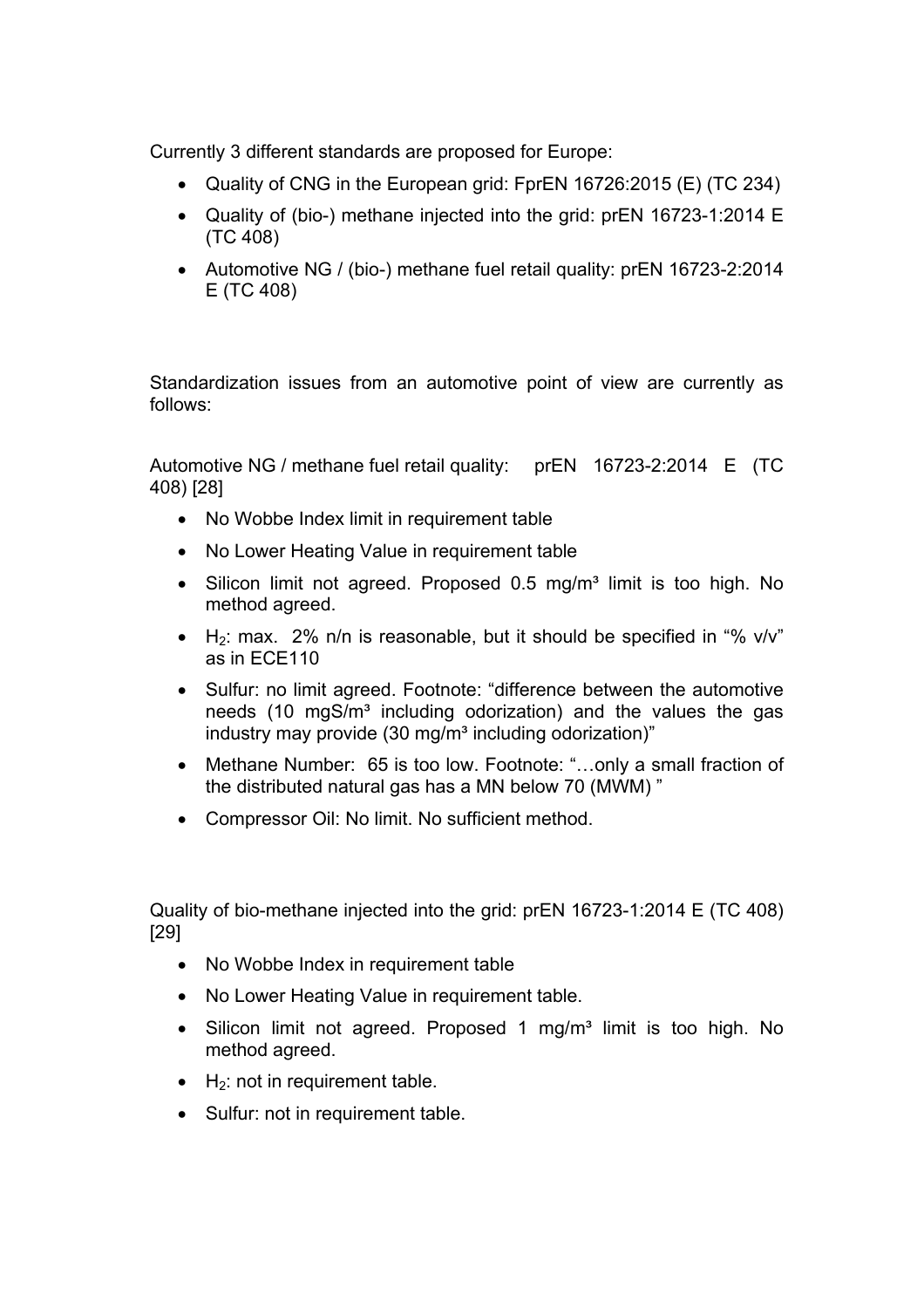- Methane Number: not in requirement table.
- Purpose of the complete standard is questionable.

Quality of NG in the European grid: FprEN 16726:2015 (E) (TC 234) [23]

- No Wobbe Index in requirement table
- No Lower Heating Value in requirement table.
- Silicon not in requirement table
- No  $H_2$  in requirement table. Just a note in Annex E: "[...] admixture of up to 10 % by volume of hydrogen to natural gas is possible in some parts of the natural gas system […], steel tanks in natural gas vehicles: specification UN ECE R 110 stipulates a limit value for hydrogen of 2 vol%".
- Sulfur: limit only before odorization 20 mg/m<sup>3</sup> is too high, no limit after odorization.
	- o Footnote: "[…], for existing practices with respect to transmission of odorized gas between high pressure networks higher sulfur content value up to 30 mg/m<sup>3</sup> may be accepted"
	- o Grid standard needs to ensure automotive NG quality in order to ensure sufficient quality for connected filling stations.
	- o Desulfurization at retail stations is economically unrealistic.
	- o Upper limit must be specified after odorization. Should be 10  $ma/m<sup>3</sup>$ .
- Methane Number 65 is too low.

Positive: MWM method sufficiently laid out in "Annex A".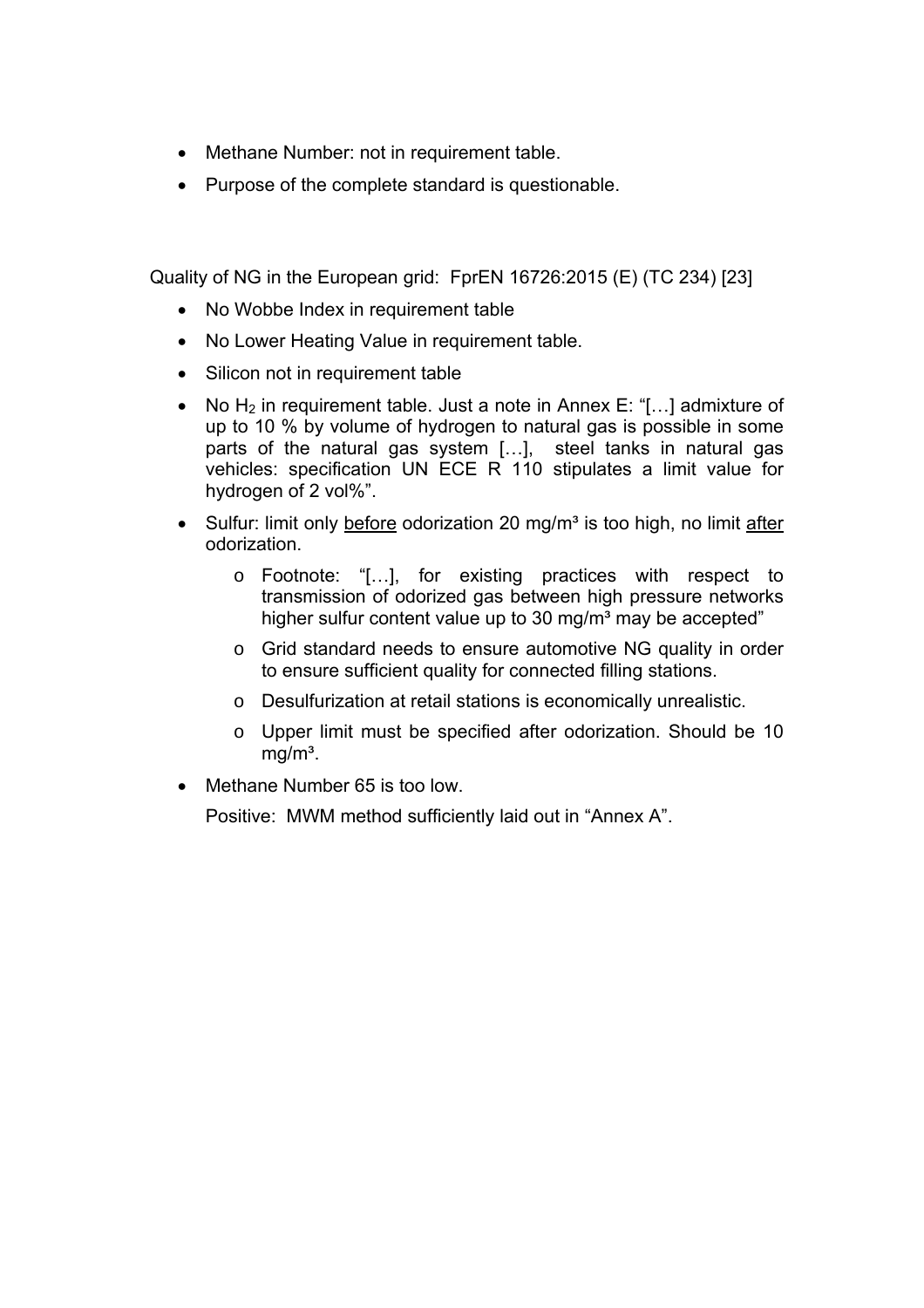## **4 Summary & Conclusions**

- NG (+ renewable methane) as fuel has a considerable greenhouse gas (GHG) and cost reduction potential. Thus it is in the focus of many OEMs for future automotive transportation, in particular as fuel for dedicated, highly efficient NG engines. e.g. downsized SI engines for passenger car applications ( $\rightarrow$  Horizon 2020 GasOn EU project) and as dual fuel engines for HD long haul trucks
- Any significant shift from oil based fuels to NG/methane as automotive fuel would increase the NG demand considerably.
- Automotive transportation has the potential to become the main NG customer. Thus NG standards need to be aligned with automotive needs.
- European methane standardization is fragmented and handled by different standardization groups (CEN TC 234 and CEN TC 408).
- Currently 3 different standards are proposed for Europe: grid (FprEN 16726:2015), bio-methane injection (prEN 16723-1:2014 E) and automotive (prEN 16723-2:2014 E) quality.
- All standards including grid standard need to ensure automotive NG quality.
- Upgraded standards with appropriate limits are required for: Wobbe Index, Lower Heating Value, silicon, sulfur, H<sub>2</sub>, Methane Number, and Compressor Oil.
- Fuel Quality Directive for methane fuels is recommended.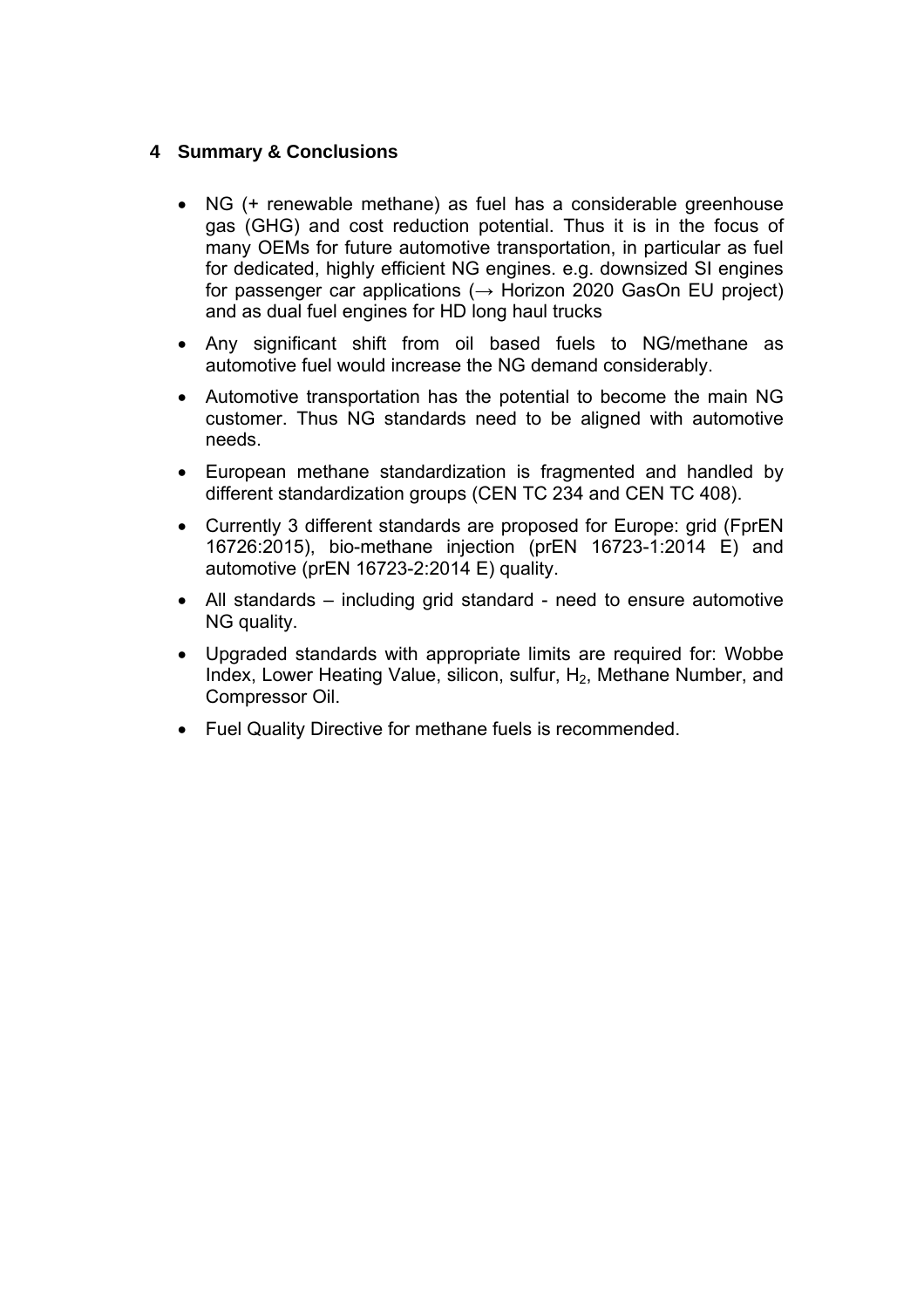## **5 Recommendations**

| <b>Parameter</b>                                | <b>Unit</b>       | Min                      | <b>Max</b>               | prEN<br>16723-<br>$\mathbf{2}$ | prEN<br>16723-<br>1 | <b>FprEN</b><br>16726 | <b>Comment</b>                                                        |
|-------------------------------------------------|-------------------|--------------------------|--------------------------|--------------------------------|---------------------|-----------------------|-----------------------------------------------------------------------|
| Net Wobbe<br>Index (H-Gas)                      | MJ/m <sup>3</sup> | 41.9                     | 49.0                     | ٠                              | ٠                   | ٠                     |                                                                       |
| Net Wobbe<br>Index (L-Gas)                      | MJ/m <sup>3</sup> | 40.5                     |                          | $\ddot{\phantom{1}}$           | $\ddot{}$           | $\ddot{\phantom{1}}$  | no upper limit<br>(transition to H-<br>Gas)                           |
| Lower Heating<br>Value (H-Gas)                  | MJ/kg             | 44                       | $\overline{\phantom{0}}$ | ٠                              | ٠                   | ٠                     |                                                                       |
| Lower Heating<br>Value (L-Gas)                  | MJ/kg             | 39                       |                          | $\ddagger$                     | $\ddot{}$           | ٠                     |                                                                       |
| <b>Sulfur Total</b>                             | mg/m <sup>3</sup> | $\overline{\phantom{0}}$ | 10                       | $\ddot{\phantom{1}}$           | ÷                   | $\ddot{\phantom{1}}$  | including<br>odorization                                              |
| Methane<br><b>Number</b><br>(high grade)        | <b>MWM</b>        | 80                       |                          | ÷                              | ÷                   | $\ddot{\phantom{1}}$  | dual fuel<br>requirement,<br>non-grid<br>distribution                 |
| Methane<br>number<br>(regular grade)            | <b>MWM</b>        | 70                       |                          | ٠                              | ÷                   | $\ddot{\phantom{1}}$  |                                                                       |
| <b>Total Siloxanes</b><br>(calculated as<br>Si) | mg/m <sup>3</sup> |                          | 0.1                      | ٠                              | ٠                   | ٠                     | capable test<br>method to be<br>agreed                                |
| Hydrogen                                        | % v/v             |                          | $\overline{2}$           |                                |                     |                       | according to<br><b>ECE 110</b>                                        |
| Compressor oil                                  | mg/m <sup>3</sup> |                          | tbd.                     |                                |                     |                       | method and<br>limits to be<br>agreed<br>(automotive<br>standard only) |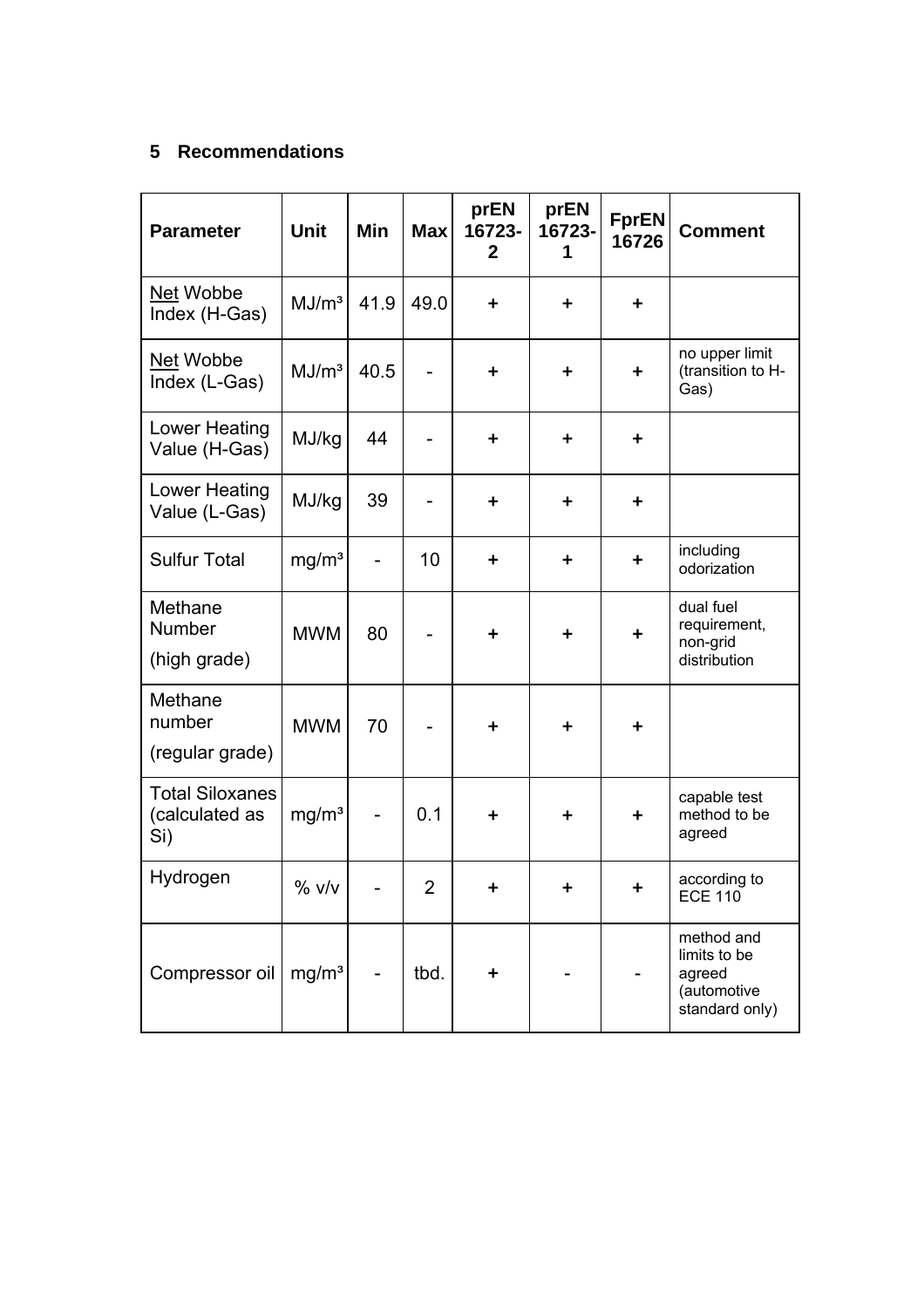#### **6 References**

- [1] N.N., *Outlook for Energy, A View to 2040*; ExxonMobil http://www.exxonmobil.com/Corporate/energy\_outlook.aspx
- [2] N.N., Alternative Fuels Data Center. http://www.afdc.energy.gov/fuels/prices.html accessed 03/2015
- [3] U. Kramer, R. Klein, C. Hofmann, H. Stoffels, O. Berkemeier and C. Weber, *"Extreme Downsizing of CNG Engines – Opportunities and*  Challenges"; 1<sup>st</sup> International Conference - Advanced Fuels for *Sustainable Mobility";* Haus der Technik, Nuerburgring, 2014.
- [4] H. Husted, G. Karl, S. Schilling and C. Weber; *"Direct Injection of CNG for Driving Performance with Low CO2"*; 23rd Aachen Colloquium, Aachen, 2014
- [5] N.N., *Fuels Europe Statistical Report 2014*, Boulevard du Souverain, 165 I B-1160 Brussels, Belgium ; www.fuelseurope.eu
- [6] N.N., *BP Statistical Review of World Energy 2013*
- [7] N.N., www.fuelseurope.eu / Wood Mackenzie
- [8] C. Schwarzer, U. Endruschat, A. Gremminger, O. Deutschmann, J.-D. Grunwaldt; *Investigation of mechanism of catalytic methane reduction;* Final report, FVV-Project No. 1134, FVV Spring Conference, Magdeburg , 27. March 2014
- [9] N.N., *Assessment on Sulphur Limitation in NG/biomethane as Automotive Fuels*; Input for CEN/TC 408; NGVA Europe, 2013
- [10] N.N., *European Fuel Standard Gasoline Fuel EN 228,* 2014.
- [11] N.N., *European Fuel Standard Diesel Fuel EN 590,* 2014.
- [12] N.N., *Natural gas Designation of the quality of natural gas for use as a compressed fuel for vehicles;* ISO Fuel Standard EN ISO 15403- 1:2008.
- [13] Steven R. King, *The Impact of Natural Gas Composition on Fuel Metering and Engine Operational Characteristics*; SAE Paper 920593
- [14] N.N., *Automotive fuels Compressed natural gas Requirements and test methods,* German Fuel Standard (English version) DIN 51624:2007-11.
- [15] N.N., *Standard Test Method for Research Octane Number of Spark-Ignition Engine Fuel,* US Fuel Standard, ASTM 2699 and European fuel standard EN 5164.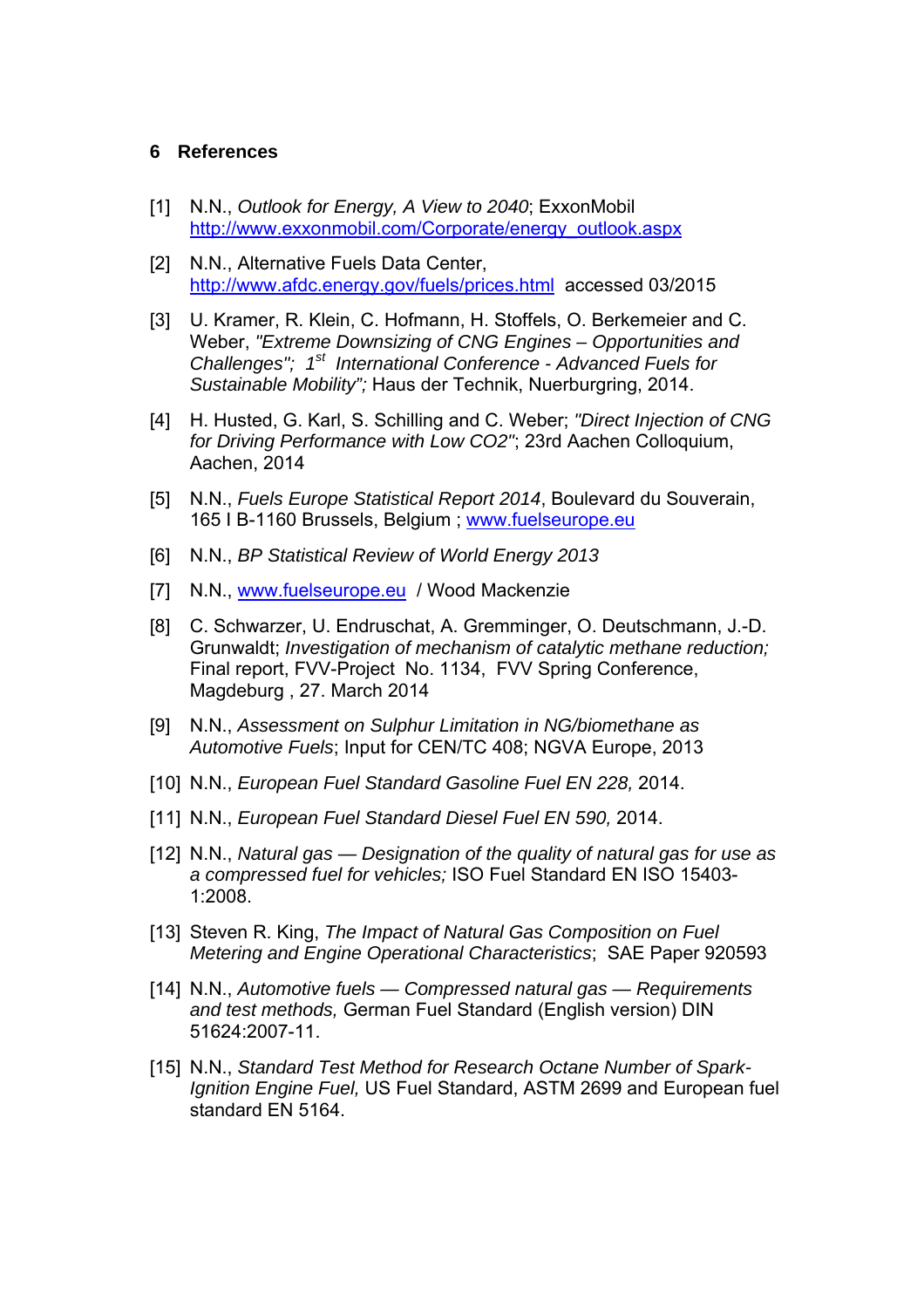- [16] N.N., *Standard Test Method for Motor Octane Number of Spark-Ignition Engine Fuel,* US Fuel Standard Fuel, ASTM 2700 and European fuel standard EN 5163.
- [17] W. Cartellieri, *Erweiterung der Energieerzeugung durch Kraftgase*, Frankfurt : Forschungsvereinigung Verbrennungskraftmaschinen (FVV), Heft 81, 1968.
- [18] G. Taucar and W. Cartellieri, *Erweiterung der Energieerzeugung durch Kraftgase, Teil 2*, Frankfurt: Forschungsvereinigung Verbrennungskraftmaschinen (FVV), Heft 81, 1968.
- [19] W. Cartellieri and U. Pfeifer, *Erweiterung der Energieerzeugung durch Kraftgase, Teil 3*, Frankfurt : Forschungsvereinigung Verbrennungskraftmaschinen (FVV), Heft 120, 1971.
- [20] W. Cartellieri , U. Pfeifer, *Die Bewertung der Klopffestigkeit von Kraftgasen mittels der Methanzahl und deren praktische Anwendung bei Gasmotoren,* Motorentechnische Zeitschrift, 33. Jahrgang, Nr. 10, pp. Seite 389-420, 10 Oktober 1972.
- [21] J. Klimstra, A. Hernaez, W. Bouwman, A. Gerard, B. Karll, V. Quinto, G. Roberts and H. Schollmeyer; *Classification Methods for The Knock Resistance of Gaseous Fuels – An Attempt Towards Unification; ASME ICE Division Fall Technical Conference,* , Ann Arbor, MI USA, 1999.
- [22] T. Ryan III, T. Callahan and S. King; *Engine Knock Rating of Natural Gases - Methane Number;* Southwest Research Institute, Journal of Engineering for Gas Turbines and Power, Vol. 115, Transactions of the ASME, 1993.
- [23] N.N., *Gas infrastructure Quality of gas Group H, CEN-CENELEC* Management Centre: Avenue Marnix 17, B-1000 Brussels: CEN DRAFT EUROPEAN STANDARD FprEN 16726:2015.
- [24] N.N., *Position paper on the impact of including methane number in natural gas regulation*; GIIGNL (International Group of LNG Importers); http://www.giignl.org/system/files/mn-position-paper-giignl-v20150527- \_rev.pdf, 2015
- [25] N.N., *STATUS OF UNITED NATIONS REGULATION ECE 110 UNIFORM PROVISIONS CONCERNING THE APPROVAL OF: I. SPECIFIC COMPONENTS OF MOTOR VEHICLES USING COMPRESSED NATURAL GAS (CNG) IN THEIR PROPULSION SYSTEM*; E/ECE/324 E/ECE/TRANS/505) Rev 2/Add.109/Rev.1, 2008.
- [26] Hans Jürgen Schollmeyer, Manfred Hoppe *; Einfluss von Verdichteröl aus Erdgastankstellen auf den Betrieb von CNG Fahrzeugen*; Fachberichte Erdgasfahrzeuge, Jan./Feb. 2012, gwf-Gas